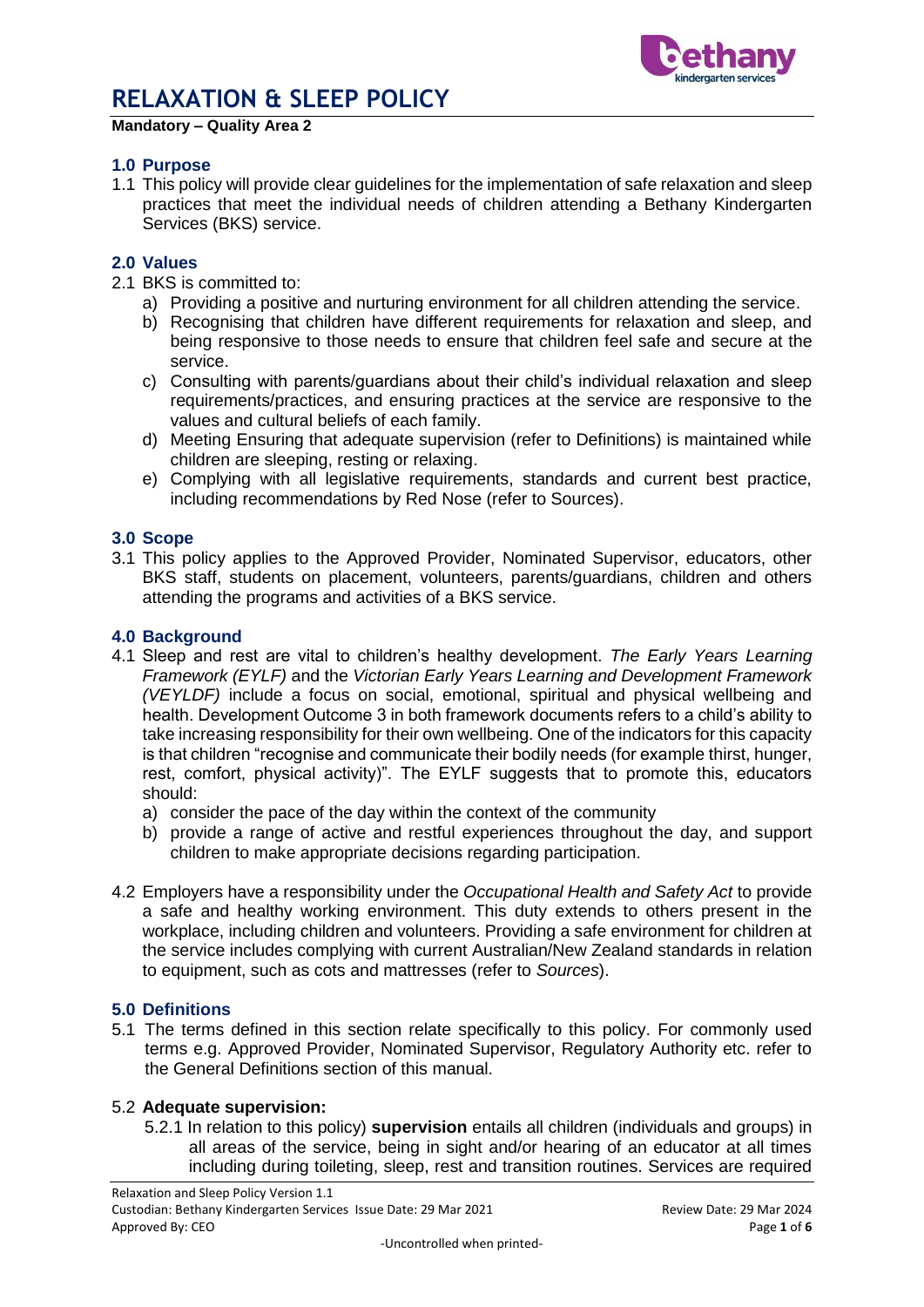

to comply with the legislative requirements for educator-to-child ratios at all times. Supervision contributes to protecting children from hazards that may emerge in play, including hazards created by the equipment used.

- 5.2.1 Adequate supervision refers to constant, active and diligent supervision of every child at the service. Adequate supervision requires that educators are always in a position to observe each child, respond to individual needs, and immediately intervene if necessary. Variables affecting supervision levels include:
	- a) Number, age and abilities of children
	- b) Number and positioning of educators
	- c) Current activity of each child
	- d) Areas in which the children are engaged in an activity (visibility and accessibility)
	- e) Developmental profile of each child and of the group of children
	- f) Experience, knowledge and skill of each educator
	- g) Need for educators to move between areas (effective communication strategies).
- 5.3 **Duty of care:** a common law concept that refers to the responsibilities of organisations to provide people with an adequate level of protection against harm and all reasonable foreseeable risk of injury.
- 5.4 **Red Nose**: (formerly SIDS and Kids), the recognised national authority on safe sleeping practices for infants and children (refer to Sources).
- 5.5 **Relaxation/rest:** a period of inactivity, solitude, calmness or tranquillity.
- 5.6 **SIDS (Sudden Infant Death Syndrome):** the unexpected and unexplained death of an infant, usually occurring during sleep.

### **6.0 Procedure**

### 6.1 **The Approved Provider is responsible for:**

- a) Taking reasonable steps to ensure the sleep/rest needs of children at the service are met, with regard to the age of children, developmental stages and individual needs (Regulation 81(1)).
- b) Regularly reviewing practices to ensure compliance with the recommendations of Red Nose in relation to safe sleeping practices for children (refer to Sources).
- c) Providing information and training to ensure staff are kept informed of changing practices in relation to safe sleep practices for children.
- d) Ensuring parents/guardians are consulted about appropriate relaxation and sleep practices for their child.
- e) Protecting children from hazards and harm (Section 167).
- f) Ensuring cots provided at the service comply with the most current Australian/New Zealand Standards (refer to Sources and Attachment 1 – Cots).
- g) Ensuring that hammocks, prams and strollers are not used to settle children to sleep.
- h) Consulting with staff in relation to OHS issues when purchasing new equipment for the service.
- i) Ensuring compliance with WorkSafe Victoria's Children's services occupational health and safety compliance kit (refer to Sources), including in relation to staff lifting children into and out of cots.
- j) Ensuring adequate supervision of children at the service at all times, including during relaxation and sleep.
- k) Ensuring that rooms used for sleep and relaxation are well ventilated.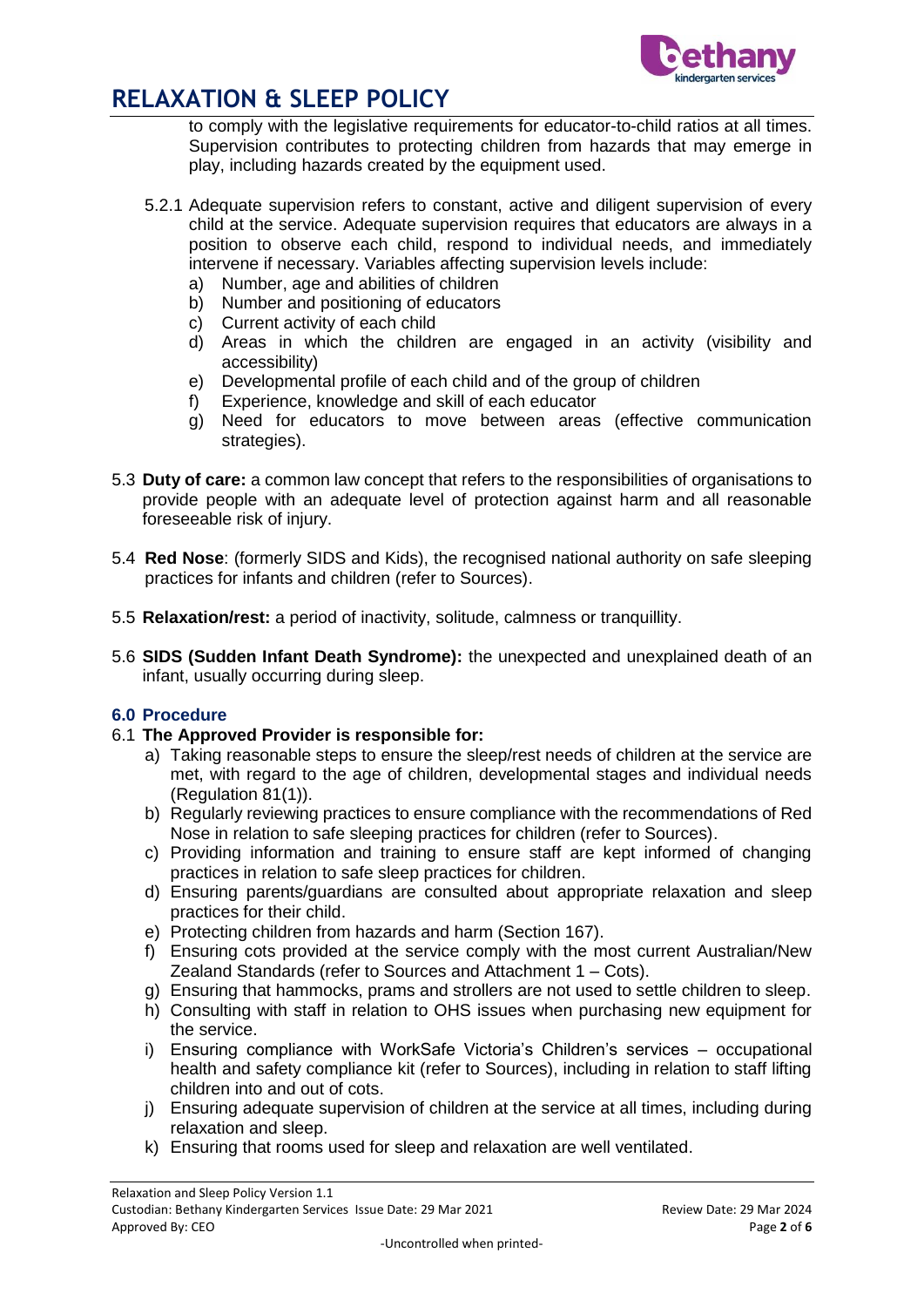

Ensuring that there is adequate space to store bedding in a hygienic manner (refer to Hygiene Policy).

## 6.2 **The Nominated Supervisor is responsible for:**

- a) Taking reasonable steps to ensure the sleep/rest needs of children at the service are met with regard to the age of children, developmental stages and individual needs (Regulation 81(2)).
- b) Ensuring the educational program provides opportunities for each child to sleep, rest or engage in appropriate quiet play activities, as required.
- c) Protecting children from hazards and harm (Section 167).
- d) Removing any hazards identified in the child's resting or sleeping environment and informing the Approved Provider, as soon as is practicable.
- e) Ensuring all staff and educators comply with the recommendations of Red Nose in relation to safe sleeping practices for children (refer to Sources).
- f) Educating families about evidence-based safe sleeping practices.
- g) Assessing whether there are exceptional circumstances for alternative practices where family beliefs conflict with current recommended evidence-based guidelines for safe sleeping practices, seek written support from a professional and develop a risk management plan.
- h) Ensuring all staff and educators comply with WorkSafe Victoria's Children's services – occupational health and safety compliance kit (refer to Sources) in relation to lifting children into and out of cots.
- i) Ensuring adequate supervision of children at the service at all times, including during relaxation and sleep.
- j) Storing items such as bedding in a hygienic manner to prevent cross-contamination (refer to Hygiene Policy).

### 6.3 **Educators and other staff are responsible for:**

- a) Providing each child with appropriate opportunities for relaxation and sleep according to their needs.
- b) Complying with the recommendations of Red Nose in relation to safe sleeping practices for children (refer to Sources).
- c) Developing relaxation and sleep practices that are responsive to:
	- i. the individual needs of children at the service
	- ii. parenting beliefs, values, practices and requirements
	- iii. the length of time each child spends at the service
	- iv. circumstance or events occurring at a child's home
	- v. consistency of practice between home and the service
	- vi. a child's general health and wellbeing
	- vii. the physical environment, including room temperature, lighting, airflow and noise levels
- d) Educating families about evidence-based safe sleeping practices.
- e) Implementing the documented sleep regime and risk management strategies where in exceptional circumstances family beliefs conflict with current recommended evidence-based guidelines for safe sleeping practices,
- f) Minimising distress or discomfort for the children in their care.
- g) Ensuring that resting and sleeping practices are not used as a behaviour guidance strategy (refer to Interactions with Children Policy).
- h) Providing a range of opportunities for relaxation throughout the day.
- i) Complying with WorkSafe Victoria's Children's services occupational health and safety compliance kit (refer to Sources), including in relation to lifting children into and out of cots.
- j) Providing input in relation to OHS issues when new equipment is purchased for the service.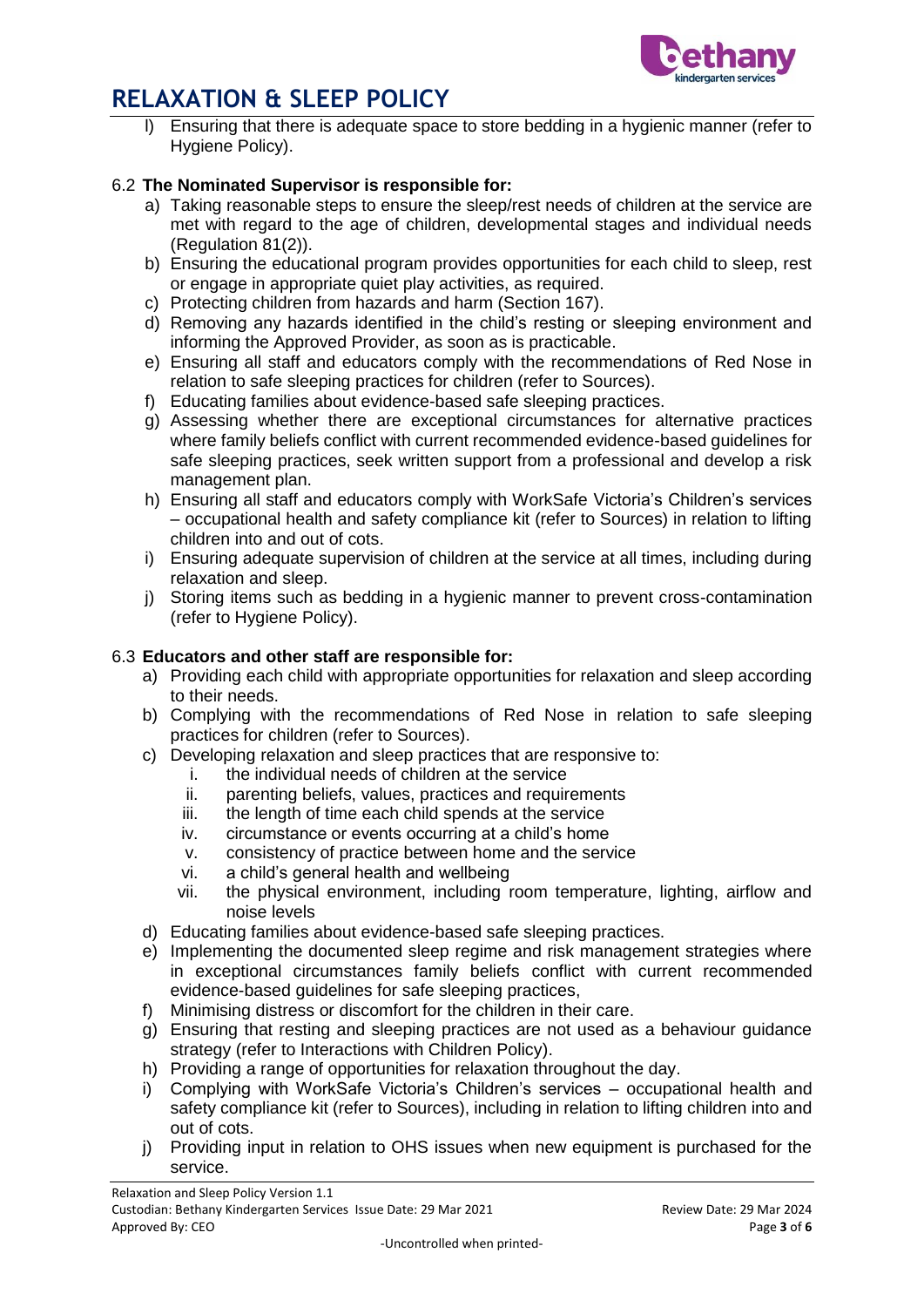

- k) Conducting regular safety checks of equipment used for sleeping/resting, such as cots and mattresses.
- l) Removing any hazards identified in the child's resting or sleeping environment and informing the Nominated Supervisor or BKS as the Approved Provider, as soon as is practicable
- m) Ensuring that any hanging cords, mobiles, curtains and blinds are inaccessible to children who are resting or sleeping.
- n) Providing adequate supervision (refer to Definitions) of all children, including during sleep, rest and relaxation.
- o) Supervising children displaying symptoms of illness closely, especially when resting or sleeping (refer to Incident, Injury, Trauma and Illness Policy).
- p) Ensuring that artificial heating, such as heat bags and hot-water bottles, is not used to provide warmth.
- q) Ensuring that each child has their own bed linen, and that the Hygiene Policy and procedures are implemented for the cleaning and storage of cots, mattresses and linen
- r) Documenting and communicating children's rest and sleep times to co-workers during shift changes.
- s) Providing information to families about the service's relaxation and sleep practices.
- t) Developing communication strategies to inform parents/guardians about their child's rest and sleep patterns, including times and length of sleep.
- u) Encouraging children's independence, and assisting children with dressing as needed.

### 6.4 **Parents/guardians are responsible for:**

- a) Discussing their child's relaxation and sleep requirements and practices prior to commencing at the service, and when these requirements change.
- b) Providing information on the child's enrolment form if the child requires special items while resting or sleeping e.g. a comforter or soft toy.
- c) Providing a written medical report if their baby/child is not to be placed on their back during sleep. Parents/guardians must communicate alternative resting practices to staff.
- 6.5 **Volunteers and students,** while at the service, are responsible for following this policy and its procedures.

### **7.0 Evaluation**

- 7.1 In order to assess whether the values and purposes of the policy have been achieved, the Approved Provider will:
	- a) Seek feedback from everyone affected by the policy regarding its effectiveness.
	- b) Monitor the implementation, compliance, complaints and incidents in relation to this policy.
	- c) Keep the policy up to date with current legislation, research, policy and best practice.
	- d) Revise the policy and procedures as part of the service's policy review cycle, or as required.
	- e) Notify parents/guardians at least 14 days before making any changes to this policy or its procedures.

## **8.0 Attachments**

8.1 Attachment 1: Cots

### **9.0 Related Bethany policies and procedures**

- 9.1 Bethany Group
	- a) Duty of Care Policy
	- b) Child Safety and Wellbeing Policy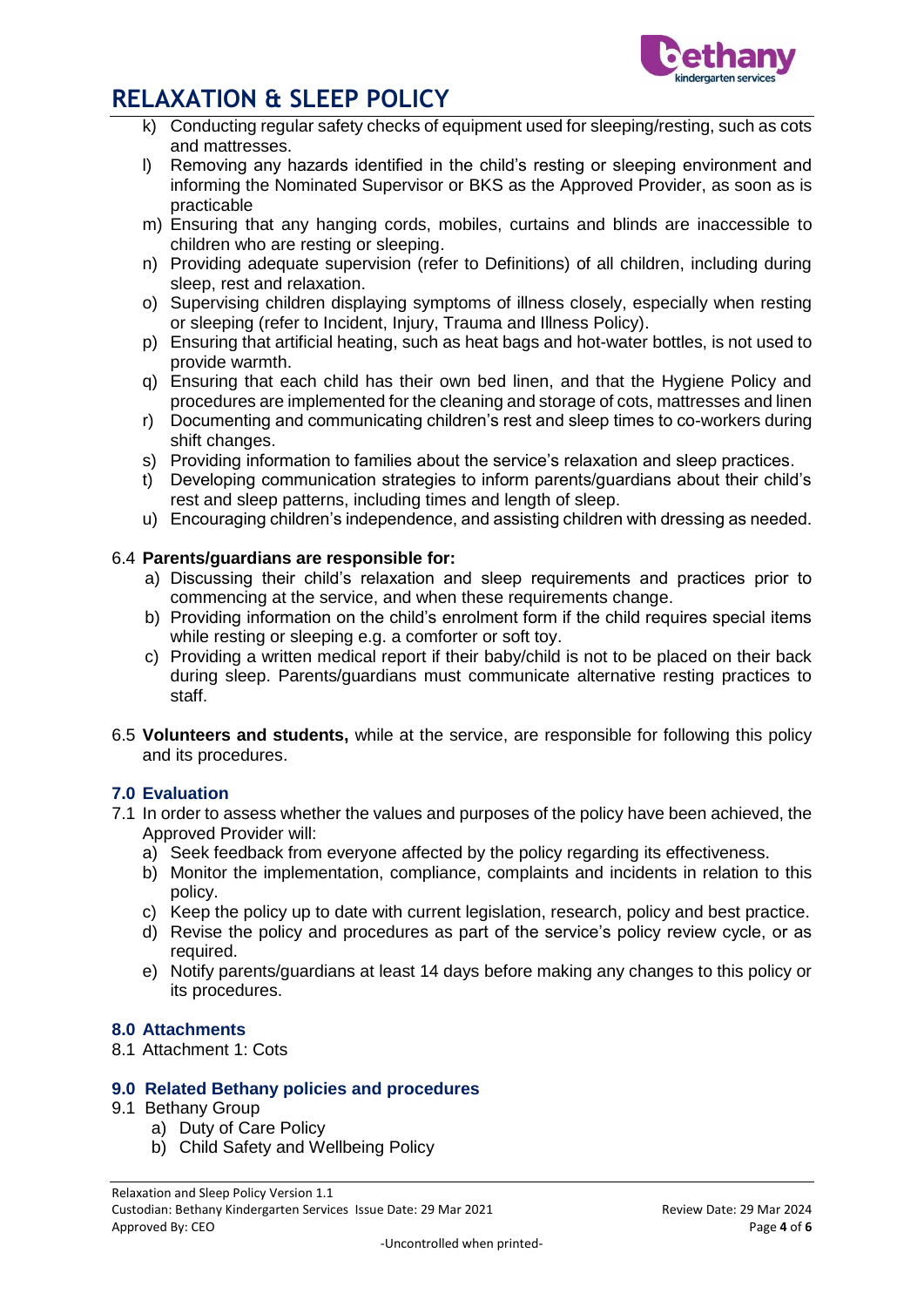

- 9.2 Bethany Kindergarten Services Ltd.:
	- a) Child Safe Environment Policy
	- b) Hygiene Policy
	- c) Incident, Injury, Trauma and Illness Policy
	- d) Interactions with Children Policy
	- e) Occupational Health and Safety Policy
	- f) Supervision of Children Policy

## **10.0 Relevant legislation and standards**

- 10.1 Relevant legislation and standards include but are not limited to:
	- a) Australian Consumer Law and Fair Trading Act 2012
	- b) Australian Consumer Law and Fair Trading Regulations 2012
	- c) Australian/New Zealand Standard Cots for household use Safety Requirements (AS/NZS 2172:2010)
	- d) Australian/New Zealand Standard Cots for day nursery, hospital and institutional use – Safety Requirements (AS/NZS 2130:1998)
	- e) Education and Care Services National Law Act 2010
	- f) Education and Care Services National Regulations 2011
	- g) National Quality Standard, Quality Area 2: Children's Health and Safety
	- h) Occupational Health and Safety Act 2004 (Vic)

## **11.0 Sources**

- a) Australian/New Zealand Standards: (at the time of printing) the current relevant standards are:
	- i. Australian/New Zealand Standard Cots for household use Safety Requirements (AS/NZS 2172:2010), and
	- ii. Australian/New Zealand Standard Cots for day nursery, hospital and institutional use – Safety Requirements (AS/NZS 2130:1998)

Services can check current standards on the SAI Global website at [www.saiglobal.com](http://www.saiglobal.com/)

- b) *Belonging, Being & Becoming – The Early Years Learning Framework for Australia* (EYLF): [https://docs.education.gov.au/documents/belonging-being-becoming-early](https://docs.education.gov.au/documents/belonging-being-becoming-early-years-learning-framework-australia)[years-learning-framework-](https://docs.education.gov.au/documents/belonging-being-becoming-early-years-learning-framework-australia)australia
- c) The Royal Children's Hospital Melbourne, Grow and Thrive Sleep, Volume 2 No 1, February 2014, Centre for Community Child Health: https://www.rch.org.au/ccch/publications-resources/grow-thrive/Grow\_\_\_Thrive\_- \_Sleep/
- d) Australian Competition & Consumer Commission (2016), Consumer product safety – a guide for businesses & legal practitioners: https://www.accc.gov.au/publications/consumer-product-safety-a-guide-forbusinesses-legal-practitioners
- e) Australian Children's Education & Care Quality Authority, Safe sleep and rest practices: https://www.acecqa.gov.au/resources/supportingmaterials/infosheet/safe-sleep-and-rest-practices
- f) WorkSafe Victoria, *Children's services – occupational health and safety compliance kit:*[www.worksafe.vic.gov.au/forms-and-publications/forms-and](http://www.worksafe.vic.gov.au/forms-and-publications/forms-and-publications/childrens-services-occupational-health-and-safety-compliance-kit)[publications/childrens-services-occupational-health-and-safety-compliance-kit](http://www.worksafe.vic.gov.au/forms-and-publications/forms-and-publications/childrens-services-occupational-health-and-safety-compliance-kit)
- g) *Victorian Early Years Learning and Development Framework* (VEYLDF): [https://www.education.vic.gov.au/childhood/professionals/learning/Pages/veyldf.asp](https://www.education.vic.gov.au/childhood/professionals/learning/Pages/veyldf.aspx) [x](https://www.education.vic.gov.au/childhood/professionals/learning/Pages/veyldf.aspx)